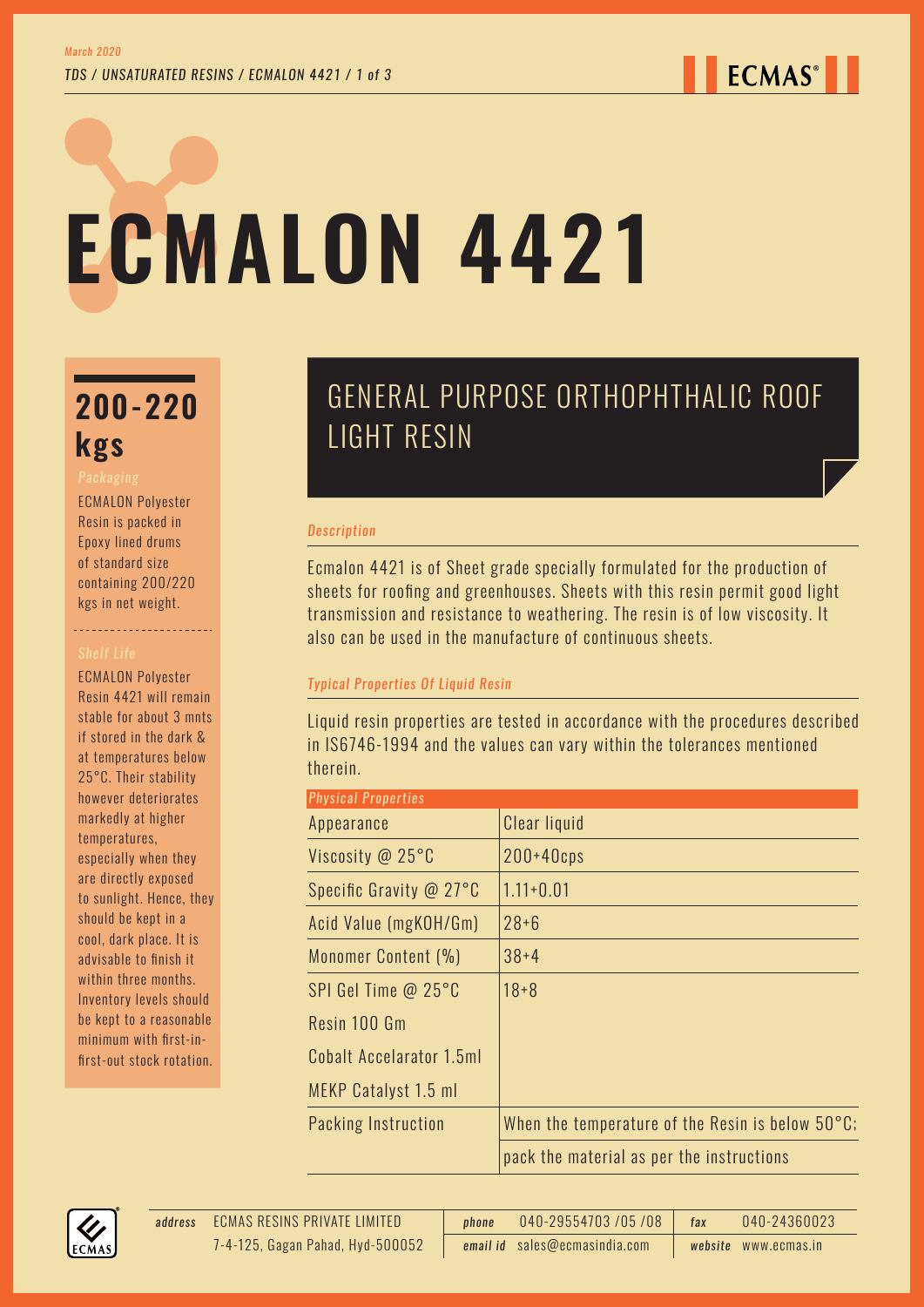*Storage And Handling*



The materials must be stored in a moisture free, cool and dry environment, away from

any direct sun-light.



Please avoid stacking of the containers.

Handle the product(s) very carefully during transportation.

#### *Safety Precautions*



Wear all PPE's at the time of the application like safety boots, goggles, hand gloves and masks. Avoid contact with skin and eyes. Any direct skin contact with the products should be washed off thoroughly with soap and water.

#### *CAST RESIN PROPERTIES*

Specimens are fabricated from cast sheets cured at R.T for 24hrs and 4h. @ 90ºC.

| <b>Property</b>             | Unit           | <b>Typical Value</b> | <b>Test Method</b> |
|-----------------------------|----------------|----------------------|--------------------|
| <b>Tensile Strength</b>     | Mpa            | <b>45 min</b>        | <b>ISO 527</b>     |
| <b>Tensile Modulus</b>      | Mpa            | 3000                 | <b>ISO 527</b>     |
| Elongation at break         | $\frac{0}{0}$  | 2.0                  | <b>ISO 527</b>     |
| <b>Flexural Strength</b>    | Mpa            | 60 min               | <b>ISO 178</b>     |
| <b>Flexural Modulus</b>     | Mpa            | 3200                 | <b>ISO 178</b>     |
| <b>Heat deflection Temp</b> | 0 <sub>C</sub> | 60                   | <b>ISO 75</b>      |
| Water absorption [7days]    | mgs            | 75                   | ISO 62/1980        |
| <b>Hardness</b>             | <b>Barcol</b>  | 38                   | IS 6746-'94        |

The above values are provided as general information and not to be construed as specification. Anyhow, they do not represent the values obtainable when used with reinforcements. Ultimate properties of FRP are dependent upon type and content of reinforcement and design and quality of construction of FRP.

#### *Storage & Handling*

The containers are recommended to be stored in cool and dry conditions for best result. Exposure to sources of heat and sunlight are to be avoided. After drawing the required resin, the container is to be securely closed, left over quantities after usage are not to be transferred back to the container.

The resin contains a volatile monomer with a flash point at 32oC and is of moderate fire hazard. Due precautions to be observed while handling to avoid accidents.

Use of copper, zinc and iron metals in handling can adversely affect the bench life and cure of resin.

Accelerator and Catalyst are not to be mixed together in the resin. Catalyst is added after thoroughly dispersing the accelerator. All direct contacts of accelerator and catalyst are strictly prohibited as they can lead to explosion.

#### *Quality Policy*

ECMAS is committed to enhance Customer Satisfaction; Conservation of Environment; Adherence to Safe Occupational Health & Safety Practices through its Operations and practices for continual improvement of the established IMS by carrying regular internal audits and complying with applicable Legal and other Requirements.